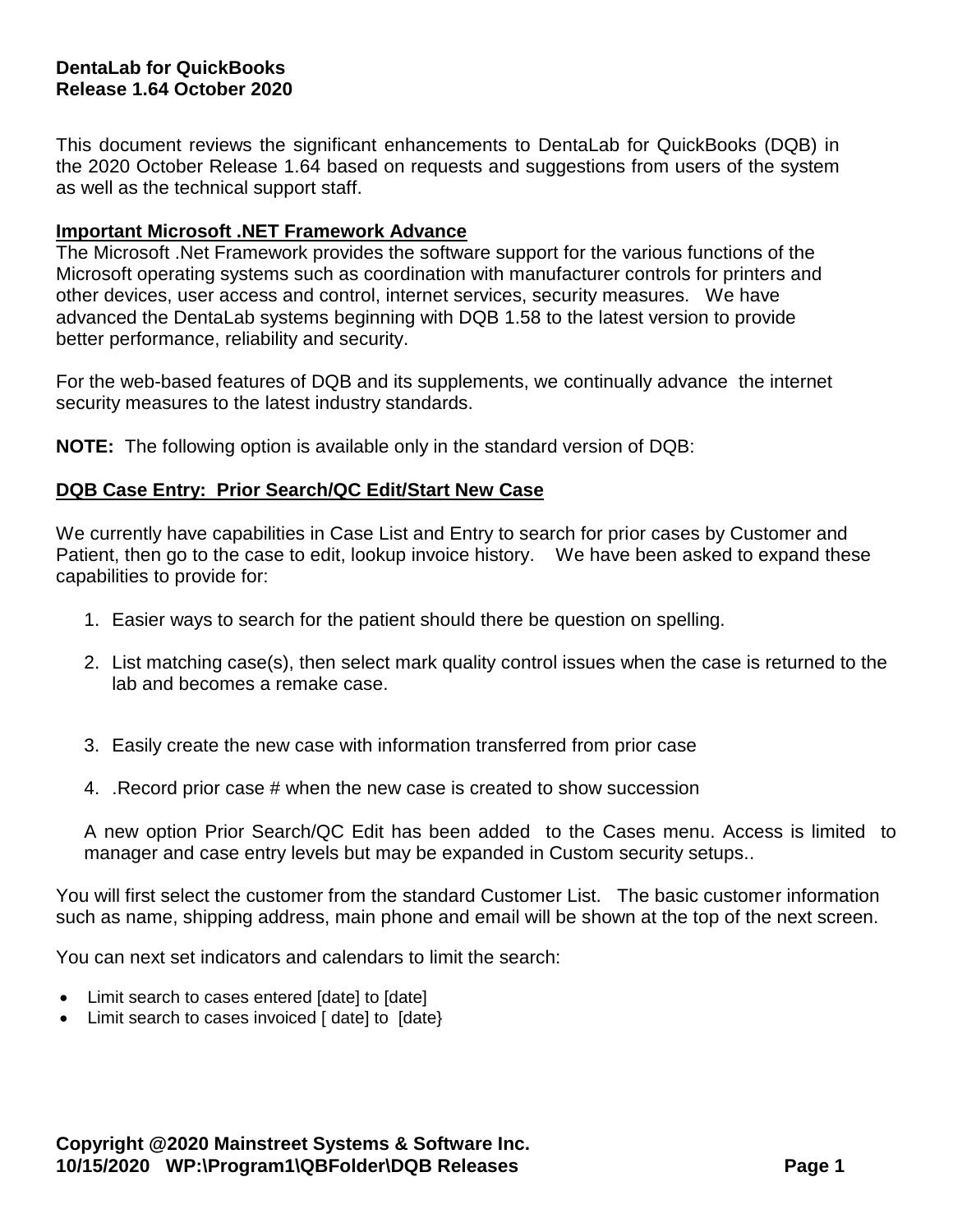# **DentaLab for QuickBooks Release 1.64 October 2020**

Next you can enter a partial or full patient name and elect to match from the beginning or match anywhere. The program will show all matches for the customer + patient. To help you pinpoint the case, the grid will show the case number, status, date entered, date invoiced, tooth numbers, shade, qc by, times reschedules, remake indicator and remake/qc reason.

If you select a case from the grid, the program will show the case items with item name, standard procedure, qty, date scheduled, date completed and give you an opportunity to select the technician and qc issue. Next you can elect to start a new cloned case and indicate whether to transfer the prior case items and enclosures.

If you start a new case, the customer, patient, tooth numbers and shade will be transferred and the remake indicator will initially be set on. If elected, the prior case items and enclosures will also be transferred. You may overwrite any of these fields, enter the remaining fields, and schedule the new case.

The prior case number will be recorded and shown in the new case. It will be available in the Customize Columns action menu to show in the Case List and included in the Case History.

**NOTE**: The following options are available in both the starter and standard versions of DQB:

# **DQB Case Entry – Expansion of Case Notes**

In the Case Notes field of Case Entry, you can now enter up to 32768 characters. The number of characters you have entered will be shown beneath the field. This change has been applied to standard case entry, outsourced case entry and prebooked case entry.

The full set of case notes you have entered will also be shown in Case History and the seven standard work tickets. If you have a custom work ticket and would like to have it include the expansion, please contact us.

If you need more than the 32768 characters for a specific case, we recommend that you go to the Case Plan tab in Case Entry. This field has been designated as a memo field, which means it has no limit. Case Plans can be output to a printer or one of the industry standard formats such as PDF.